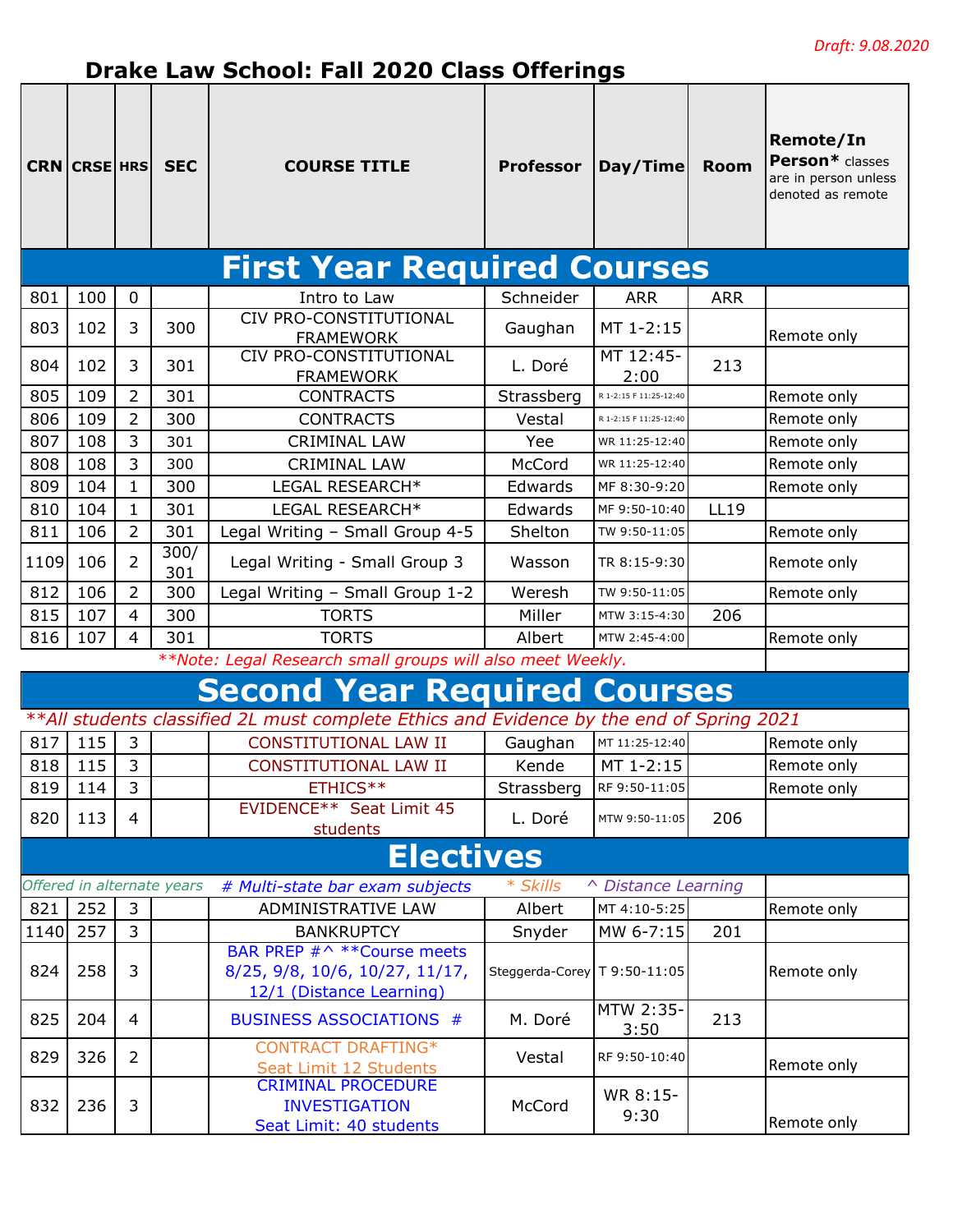| 919  | 279       | 3                       | DOMESTIC VIOLENCE                                                                                                                                                                                                     | (Ryan/<br>Edmondson)         | T 5:45-8:45                     |            | Remote only |
|------|-----------|-------------------------|-----------------------------------------------------------------------------------------------------------------------------------------------------------------------------------------------------------------------|------------------------------|---------------------------------|------------|-------------|
| 949  | 281       | 3                       | <b>ELECTION LAW</b>                                                                                                                                                                                                   | Gaughan/<br>Lutkenhaus       | MT 8:15-9:30                    |            | Remote only |
|      | 1115 281W | $\mathbf 0$             | AWR for Law 281                                                                                                                                                                                                       |                              |                                 |            |             |
| 833  | 237       | 3                       | <b>FAMILY LAW #</b>                                                                                                                                                                                                   | Charlow                      | RF 8:15-9:30                    |            | Remote only |
| 834  | 208       | 3                       | FEDERAL INCOME TAX                                                                                                                                                                                                    | Banta                        | WR 8:15-9:30                    |            | Remote only |
| 836  | 230       | 3                       | FOOD AND THE LAW +                                                                                                                                                                                                    | Zwagerman                    | WR 11:25-12:40                  | 203        |             |
| 839  | 205       | $\overline{\mathbf{3}}$ | <b>HEALTH LAW &amp; ETHICS</b>                                                                                                                                                                                        | M. Smith                     | TR-10:15-11:30                  | 213        |             |
| 1098 | 263       | 3                       | <b>IMMIGRATION LAW</b>                                                                                                                                                                                                | McCarthy                     | MT 2:35-3:50                    |            | Remote only |
|      | 615       |                         | INDIVIDUAL RESEARCH<br>Students must have SIGNATURE of the<br>supervising professor for INDIVIDUAL<br>RESEARCH to be added to their schedule.<br>Forms are in room 128 and on web.<br>LAW 615 MAY BE TAKEN ONLY ONCE. | <b>STAFF</b>                 |                                 |            |             |
|      | 615W      |                         | Adv. Writing for LAW 615                                                                                                                                                                                              |                              |                                 |            |             |
| 837  | 260       | 3                       | <b>INSURANCE LAW</b>                                                                                                                                                                                                  | Godfredsen                   | M 1-2:15 W 5:45-7 M Clinic W203 |            |             |
| 840  | 282       | 3                       | <b>INTRO TO INTELLECTUAL</b><br><b>PROPERTY</b>                                                                                                                                                                       | Kerndt                       | W 2:35-5:25                     |            | Remote only |
| 1141 | 201       | 3                       | <b>IOWA SUPREME COURT</b><br><b>SCHOLAR RESEARCH</b><br>OPPORTUNITY Permission of<br>Associate Dean required<br>(Not a Skills course)                                                                                 | Jurs                         | <b>ARR</b>                      | <b>ARR</b> |             |
| 841  | 233       | $\overline{2}$          | LEGISLATION                                                                                                                                                                                                           | J. Smith                     | MT 4:15-5:05                    |            | Remote only |
| 842  | 52        | $\overline{2}$          | LEGISLATIVE PRACTICE* Prereq:<br>Law 233 (Legislation); Law 627<br>(Legislative Internship)                                                                                                                           | J. Smith                     | W 2:35-4:25                     |            | Remote only |
| 843  | 51        | $\overline{2}$          | NEGOTIATIONS*<br>Seat Limit: 20 students                                                                                                                                                                              | Charlow                      | R 11:25-1:15                    |            | Remote only |
| 920  | 53        | 3                       | PRETRIAL ADVOCACY*<br>Seat Limit: 16 Students                                                                                                                                                                         | K. Smith                     | $W 5:45-$<br>8:45               | 213        |             |
| 1044 | 150       | 3                       | PROSECUTION AND DEFENSE<br>Seat limit: 20 students                                                                                                                                                                    | Foritano                     | MT 8:15-9:30 Clinic Courtroom   |            |             |
| 850  | 256       | 3                       | <b>SECURED TRANSACTIONS #</b>                                                                                                                                                                                         | M. Doré                      | MT 11:25-12:40                  | 206        |             |
| 1083 | 251       | 3                       | SECURITIES REGULATION                                                                                                                                                                                                 | Leo                          | MT 5:45-7                       |            | Remote only |
| 851  | 261       | 3                       | STATE AND LOCAL GOVERNMENT                                                                                                                                                                                            | Clark                        | MT 2:35-3:50                    |            | Remote only |
| 852  | 271       | 3                       | <b>TRADEMARKS Seat Limit: 20</b><br><b>Students</b>                                                                                                                                                                   | Lebron-Dykeman R 4:15 - 7:05 |                                 |            | Remote only |
| 953  | 50        | 0                       | <b>TRIAL AD ALL SECTIONS required</b><br>for all students in either Trial Ad<br>section                                                                                                                               | Yee                          | M 4:10-5                        |            | Remote only |
| 853  | 50        | 3                       | TRIAL ADVOCACY* Prereq: Law<br>113 (Evidence) or concurrently<br>with permission of instructor.<br>Seat Limit: 12 Students                                                                                            | Scorpiniti                   | T 5:45-8:45 Clinic Courtroom    |            |             |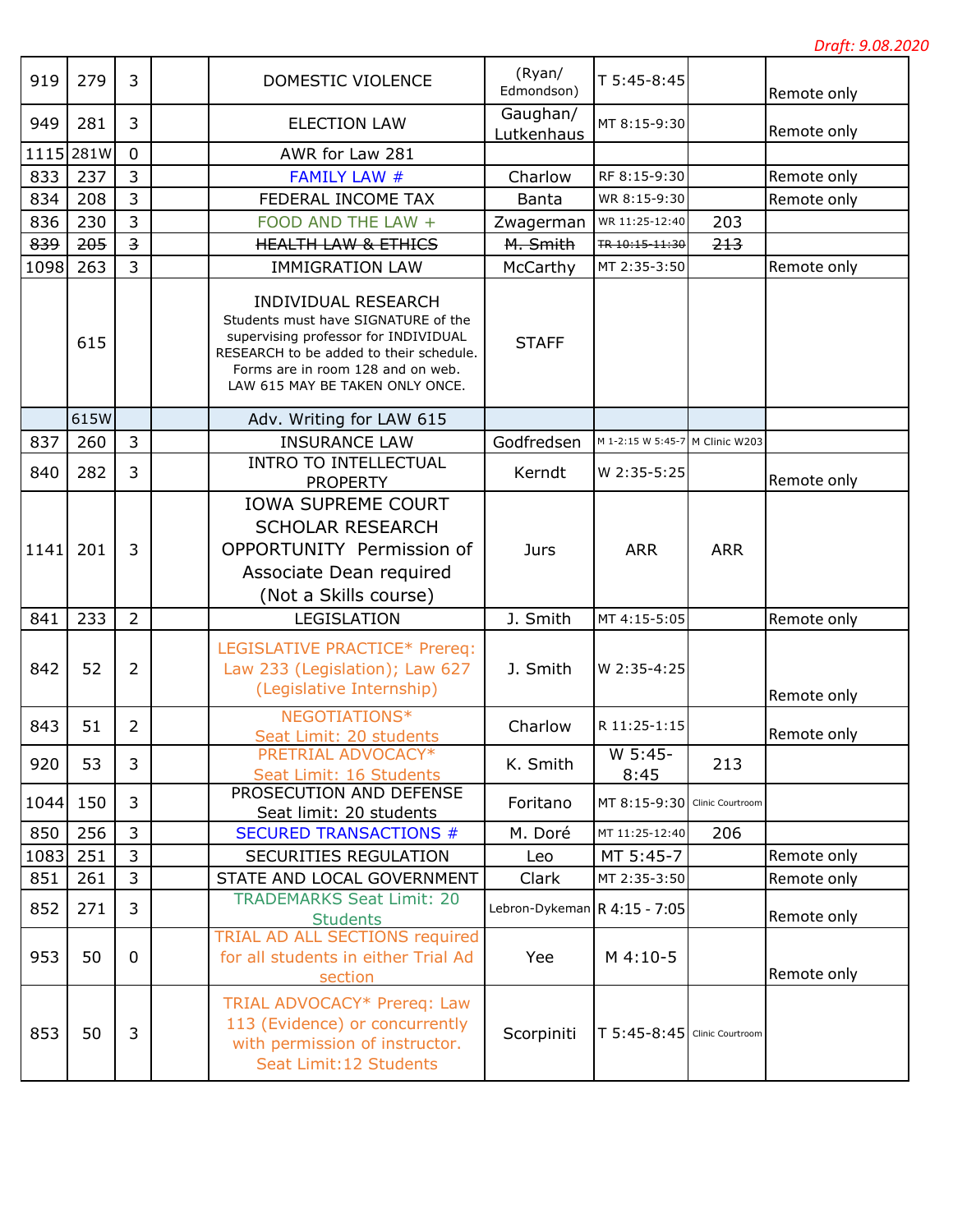|          |           |                |                            |                                                                                                                                                                                                                                                                     |                                             |                  |                            | p. aj t. p.oo.zo |
|----------|-----------|----------------|----------------------------|---------------------------------------------------------------------------------------------------------------------------------------------------------------------------------------------------------------------------------------------------------------------|---------------------------------------------|------------------|----------------------------|------------------|
| 855      | 50        | $\overline{3}$ |                            | TRIAL ADVOCACY* Prereq: Law<br>113 (Evidence) or concurrently<br>with permission of instructor.<br>Seat Limit: 12 Students                                                                                                                                          | Noble/Hathaway R 5:45-8:45 Clinic Courtroom |                  |                            |                  |
| 857      | 223       | 3              |                            | WILLS & TRUSTS *Seat Limit: 40*                                                                                                                                                                                                                                     | <b>Banta</b>                                | WR 1-2:15        |                            | Remote only      |
| 856      | 244       | $\overline{2}$ |                            | <b>WORKERS COMPENSATION</b>                                                                                                                                                                                                                                         | Miller                                      | W 11:25-1:15     | 201                        |                  |
|          |           |                | Offered in alternate years | <b>Seminars</b><br>A student must have a current CGPA of 2.0 & completed 30 hours to register for one seminar and a current<br>CGPA of 2.5 to register for two seminars. Seminar Seat Limit: 20 students<br># Multi-state bar exam subjects                         | * Skills Courses ^ Distance Learning        |                  |                            |                  |
| 1004 312 |           | 3              |                            | <b>ENVIRONMENTAL REGULATION</b>                                                                                                                                                                                                                                     | Zwagerman   WR 1-2:15                       |                  | 203                        |                  |
|          |           |                |                            | OF AG                                                                                                                                                                                                                                                               |                                             |                  |                            |                  |
|          | 1005 312W | $\overline{0}$ |                            | Adv. Writing for LAW 312                                                                                                                                                                                                                                            |                                             |                  |                            |                  |
| 862      | 310       | 3              |                            | <b>INTERNATIONAL HUMAN RIGHTS</b>                                                                                                                                                                                                                                   | Clark                                       | MT 11:25-12:40   |                            | Remote only      |
|          | 1047 310W | $\overline{0}$ |                            | Adv. Writing for LAW 310                                                                                                                                                                                                                                            |                                             |                  |                            |                  |
| 1132 323 |           | $\overline{2}$ |                            | <b>JUSTICE REFORM &amp; INNOVATION</b>                                                                                                                                                                                                                              | Bennett                                     | MT 1-1:50        |                            | Remote only      |
|          | 11333323W |                |                            | Adv. Writing for LAW 323                                                                                                                                                                                                                                            |                                             |                  |                            |                  |
| 867      | 304       | $\overline{2}$ |                            | <b>WOMEN &amp; THE LAW</b>                                                                                                                                                                                                                                          | Frank                                       | $W$ 4:10-6       |                            | Remote only      |
|          | 868 304W  | $\overline{0}$ |                            | Adv. Writing for LAW 304                                                                                                                                                                                                                                            |                                             |                  |                            |                  |
|          |           |                |                            | These courses may not be taken concurrently with Law 628, 612, 613 or 614 Prerequisite for all Clinics: Completion of 3<br>semesters and GPA 2.0<br>ORIENTATION REQUIRED on August 17 from 9:00 a.m. to 4:30 p.m. Students must complete 45 hours worth of work per |                                             |                  |                            |                  |
| 870      | 504       | $4 - 6$        |                            | CHILDREN RIGHTS CLINIC I*<br>Prereq: Law 280 (Children & the<br>Law) or Permission of Clinic<br>Director. Students must make a<br>two semester commitment Seat<br>Limit: 8 Students ** Trial Ad<br>recommended**                                                    | Hagemeier-<br>Houlihan                      | R 4-5:40         | Legal Clinic<br>Court room |                  |
| 965      | 502       | $4 - 6$        |                            | <b>CRIMINAL DEFENSE CLINIC*Seat</b><br>Limit: 8 students ** Trial Ad is<br>recommended**<br>ENTREP/TRANSACTIONAL                                                                                                                                                    | Rigg                                        | <b>WR 12</b>     | Legal Clinic<br>Library    |                  |
| 976      | 519       | $4-6$          |                            | CLINIC* Prerequisite: Law 204<br><b>Business Associations Seat Limit:</b><br>8 students                                                                                                                                                                             | Roby                                        | MT 2:40-<br>3:30 | Legal Clinic<br>Court room |                  |
| 875      | 501       | $4 - 6$        |                            | <b>GENERAL CIVIL PRACTICE</b><br><b>CLINIC*Seat Limit: 8 students</b><br>** Trial Ad is recommended**                                                                                                                                                               | Frank                                       | <b>WF12</b>      | Legal Clinic<br>Court room |                  |
| 1143     | 520       | $4 - 6$        |                            | <b>REFUGEE CLINIC*</b><br>Prerequisite/Corequisite<br><b>Immigration Seat Limit 8 students</b>                                                                                                                                                                      | Pritchett                                   | W 8:15-9:30      |                            | Remote only      |
|          |           |                |                            | <b>Advanced Clinics</b>                                                                                                                                                                                                                                             |                                             |                  |                            |                  |

Prerequisite for 510, 511 & 511L - Must have completed an entry level clinic course or Prosecution Internship & have permission of Program Director. Students must complete 45 hours worth of work per credit hour.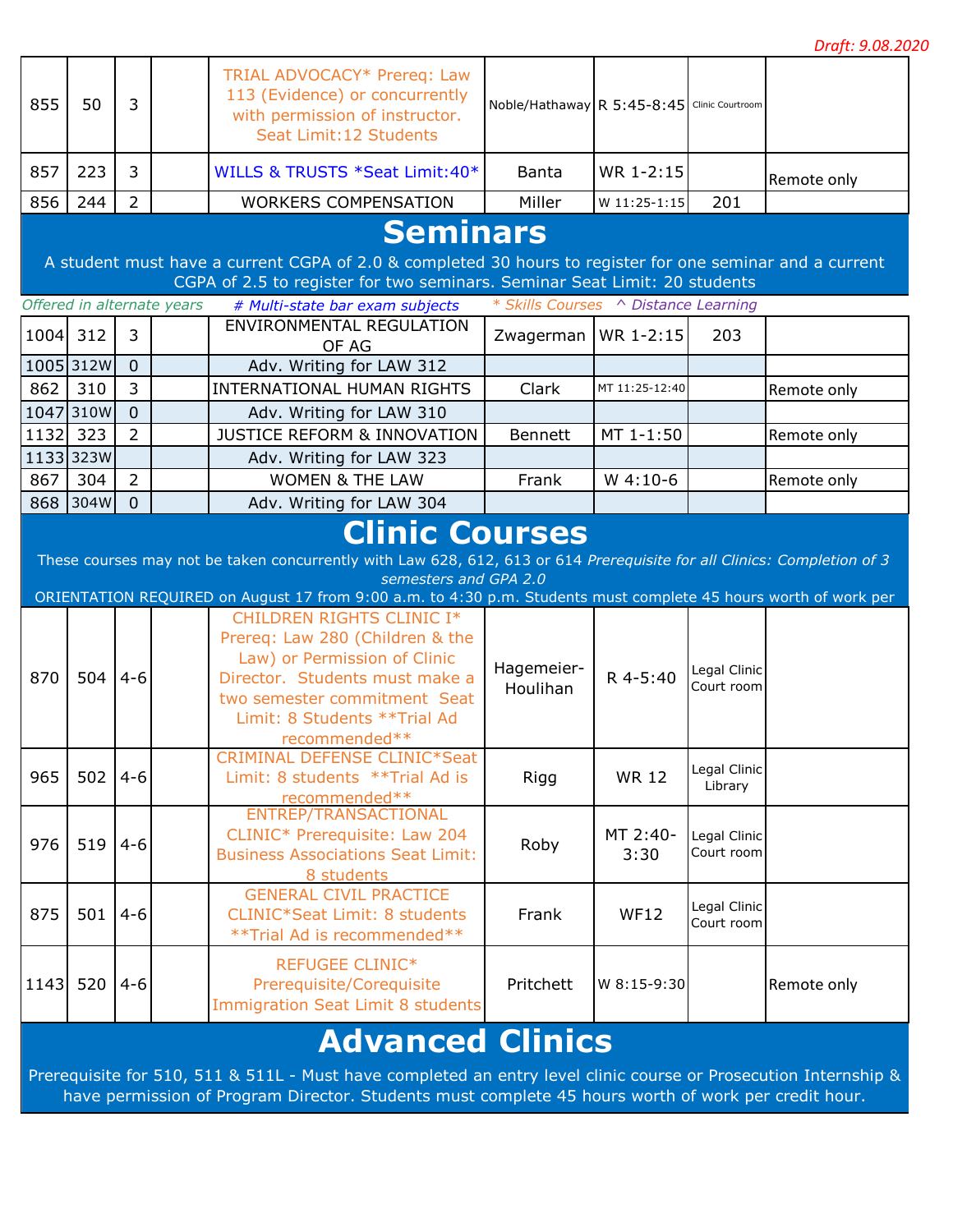| Draft: 9.08.2020 |  |  |  |
|------------------|--|--|--|
|------------------|--|--|--|

|     |      |                |                                                                                                                             |           |            |                            | Druji. 9.06.20 |
|-----|------|----------------|-----------------------------------------------------------------------------------------------------------------------------|-----------|------------|----------------------------|----------------|
| 877 | 511  | $\overline{2}$ | <b>ADV CRIMINAL DEFENSE</b><br>CLINIC/TRIAL*Seat Limit: 4<br>students **Trial Ad is<br>recommended**                        | Rigg      | F 12       | Legal Clinic<br>Library    |                |
| 878 | 511L | $\overline{2}$ | ADV. CRIMINAL DEFENSE<br>CLINIC/TRIAL*<br>Seat Limit: 4 students<br>**Trial Ad is recommended**                             | Rigg      | F 12       | Legal Clinic<br>Library    |                |
| 879 | 510  | 4              | ADVANCED GENERAL PRACTICE<br>CLINIC* Seat Limit 4 students<br>** Trial Ad is recommended**                                  | Frank     | M 11       | Legal Clinic<br>Court room |                |
|     |      |                | Ag. Law Journal - Law Review - Moot Court                                                                                   |           |            |                            |                |
| 880 | 400  | 1              | AG LAW JOURNAL I                                                                                                            | Zwagerman | <b>ARR</b> | <b>ARR</b>                 |                |
| 881 | 402  | $\mathbf{1}$   | AG LAW JOURNAL III                                                                                                          | Zwagerman | <b>ARR</b> | <b>ARR</b>                 |                |
| 882 | 404  | $\overline{2}$ | AG LAW JOURNAL BOARD                                                                                                        | Zwagerman | <b>ARR</b> | <b>ARR</b>                 |                |
| 883 | 406  | $\mathbf{1}$   | LAW REVIEW I                                                                                                                | Miller    | <b>ARR</b> | <b>ARR</b>                 |                |
| 884 | 408  | $\mathbf{1}$   | LAW REVIEW III                                                                                                              | Miller    | <b>ARR</b> | <b>ARR</b>                 |                |
| 885 | 411  | $\overline{2}$ | LAW REVIEW BOARD                                                                                                            | Miller    | <b>ARR</b> | <b>ARR</b>                 |                |
| 886 | 413  | $\mathbf{1}$   | MOOT COURT BOARD                                                                                                            | L. Doré   | <b>ARR</b> | <b>ARR</b>                 |                |
| 887 | 415  | $\overline{2}$ | MOOT COURT BOARD -<br>NATIONAL COMP                                                                                         | L. Doré   | <b>ARR</b> | <b>ARR</b>                 |                |
| 888 | 416  | $\mathbf{1}$   | MOOT COURT - ENVIRONMENTAL<br>LAW COMP                                                                                      | Anderson  | <b>ARR</b> | <b>ARR</b>                 |                |
| 889 | 420  | $\mathbf{1}$   | MOOT COURT BOARD -<br><b>NEGOTIATIONS</b>                                                                                   | L. Doré   | <b>ARR</b> | <b>ARR</b>                 |                |
| 890 | 424  | $\mathbf{1}$   | MOOT COURT - OTHER<br>COMP/ARBITRATION                                                                                      | L. Doré   | <b>ARR</b> | <b>ARR</b>                 |                |
|     |      |                | <b>INTERNSHIPS</b><br>All internships require permission of the supervising professor and, where indicated, Associate Dean. |           |            |                            |                |

A student must have at least a 2.0 CGPA to preregister for and take an internship. Students must complete 45 hours worth of work per credit. Students should contact faculty supervisors prior to registering for internships to ensure that the internships are still being offered during the remote teaching period

| 1137 | 645 | $\Omega$ | CLASSROOM COMPONENT,<br>INTERNSHIP Dates: Sept. 3, 17;<br>Oct. 1, 15; Nov. 19 ** All<br>internship students are required<br>to attend $**$                                                                                                                                                                                  | Pritchett | R 4:15 - 5:15 |            | Remote Only |
|------|-----|----------|-----------------------------------------------------------------------------------------------------------------------------------------------------------------------------------------------------------------------------------------------------------------------------------------------------------------------------|-----------|---------------|------------|-------------|
| 891  | 604 | 2        | ADMINISTRATIVE LAW<br><b>INTERNSHIP</b><br>Prerequisite: Law 252 (Admin<br>Law)                                                                                                                                                                                                                                             | Albert    | <b>ARR</b>    | <b>ARR</b> |             |
| 960  | 633 | 3        | ADV. POLK PROSECUTOR<br>INTERNSHIP Prerequisite: 3<br>semesters completed, including<br>Law 113 (Evidence) and Law 236<br>(Crim Pro I). Will need tohave<br>competed a standard Prosecution<br>Internship (Law 613 or 614) prior<br>to enrollment. May not be taken<br>concurrently with Law 501, 628,<br><u>502 or 503</u> | Foritano  | <b>ARR</b>    | <b>ARR</b> |             |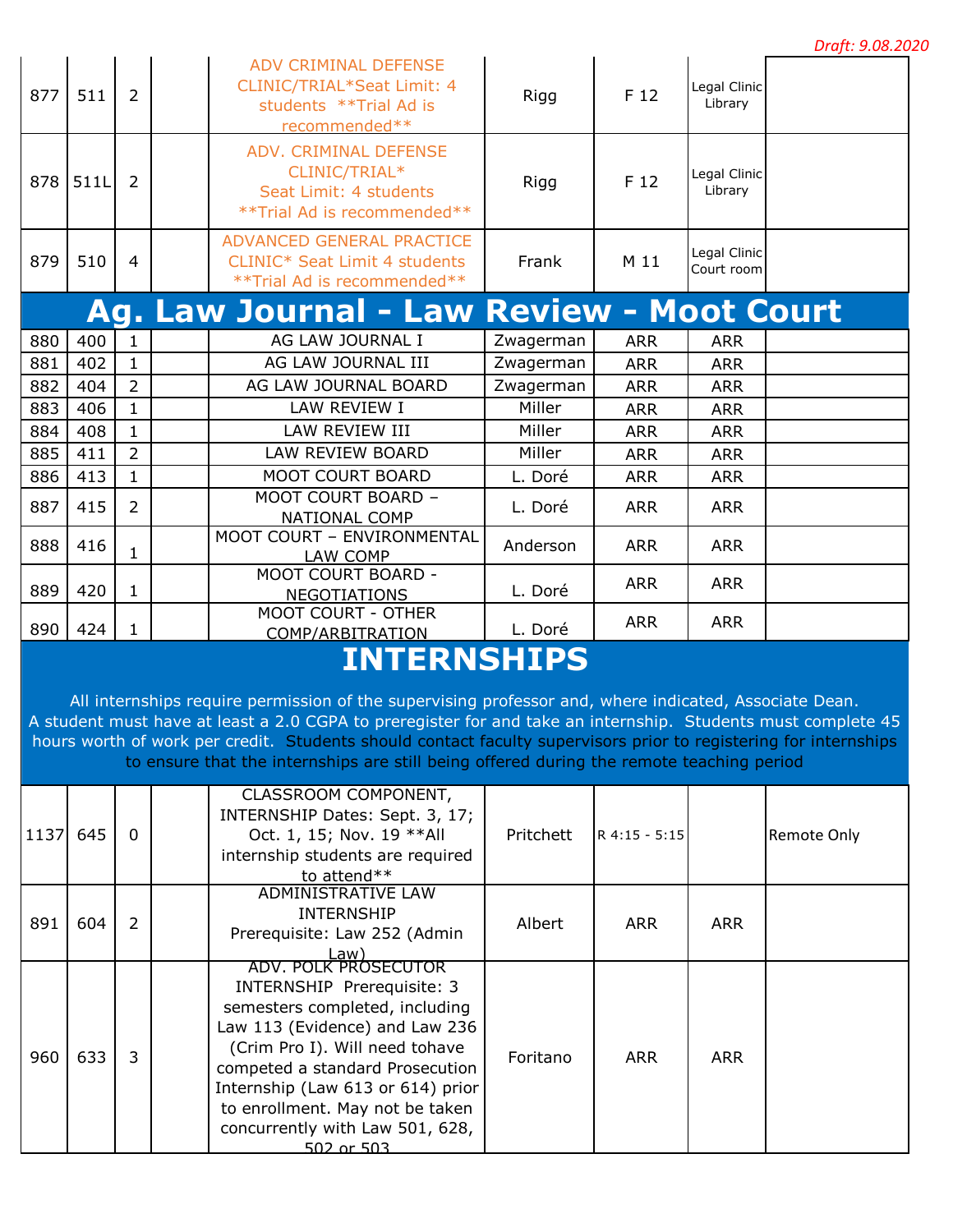| 892  | 612         | $\mathbf{1}$ | ADVANCED PROSECUTOR<br><b>INTERNSHIP Prerequisite: 3</b><br>semesters completed, including<br>Law 113 (Evidence) and Law 236<br>(Crim Pro I). Will need to have<br>competed a standard Prosecution<br>Internship (Law 613 or 614) prior<br>to enrollment. May not be taken<br>concurrently with Law 501, 628,<br>502 or 503 | Foritano      | <b>ARR</b> | <b>ARR</b> |  |
|------|-------------|--------------|-----------------------------------------------------------------------------------------------------------------------------------------------------------------------------------------------------------------------------------------------------------------------------------------------------------------------------|---------------|------------|------------|--|
| 893  | 622         | $1 - 3$      | CHILDREN RIGHTS INTERNSHIP                                                                                                                                                                                                                                                                                                  | Hagemeier     | <b>ARR</b> | <b>ARR</b> |  |
| 1138 | 610         | 3            | CONSUMER LAW INTERNSHIP<br>Prereq: Law 303 (Consumer<br>Protection)                                                                                                                                                                                                                                                         | Pritchett     | <b>ARR</b> | <b>ARR</b> |  |
| 974  | 634         | $2 - 3$      | DISABILITIES RIGHTS IOWA<br>(DRI)                                                                                                                                                                                                                                                                                           | Hagemeier     | <b>ARR</b> | <b>ARR</b> |  |
| 895  | 626         | $2 - 3$      | ENVIRONMENTAL INTERNSHIP                                                                                                                                                                                                                                                                                                    | Anderson      | <b>ARR</b> | <b>ARR</b> |  |
| 896  | 603         | $1 - 3$      | <b>ETHICS INTERNSHIP</b><br>Prereq: Law 114 (Ethics)<br>Limit 1 student                                                                                                                                                                                                                                                     | Strassberg    | <b>ARR</b> | <b>ARR</b> |  |
| 897  | 609         | 3            | FED PUBLIC DEFENDER<br><b>INTERNSHIP</b><br>May NOT be taken concurrently with<br>Law 501, 627, 612, 613, 614, 502 or<br>503                                                                                                                                                                                                | Rigg          | <b>ARR</b> | <b>ARR</b> |  |
| 1136 | 625         | 3            | <b>FORECLOSURE DEFENSE</b><br>INTERNSHIP                                                                                                                                                                                                                                                                                    | Pritchett     | <b>ARR</b> | <b>ARR</b> |  |
| 899  | 621         | 6            | HONORS JUDICIAL INTERNSHIP<br>Prereq: 3 semesters completed and<br>approval of supervising professor &<br>Assoc. Dean                                                                                                                                                                                                       | Pritchett     | <b>ARR</b> | <b>ARR</b> |  |
|      | $600$   1-3 |              | <b>INDEPENDENT INTERNSHIP</b><br>Must have permission of supervising<br>professor & Assoc. Dean.<br>Forms in room 128 and on web                                                                                                                                                                                            | <b>STAFF</b>  | <b>ARR</b> | <b>ARR</b> |  |
| 917  | 630         | 3            | <b>IOWA ATTORNEY GENERAL'S</b><br><b>OFFICE INTERNSHIP</b><br>Prereq: 3 semesters completed,<br>including Evidence (113) and Crim.<br>Pro. 1 (236).<br>May not be taken concurrently with<br>Law 501, 625, 612, 502 or 503                                                                                                  | Foritano      | <b>ARR</b> | <b>ARR</b> |  |
| 900  | 605         | $2 - 3$      | <b>IOWA CIVIL RIGHTS</b>                                                                                                                                                                                                                                                                                                    | Kende         | <b>ARR</b> | <b>ARR</b> |  |
|      | 602         | $1 - 3$      | <b>COMMISSION INTERNSHIP</b><br>IOWA LEGAL AID INTERNSHIP                                                                                                                                                                                                                                                                   | Lee-Schneider | <b>ARR</b> | <b>ARR</b> |  |
| 1041 | 640         | 3            | IOWA PUBLIC INFORMATION BOARD<br>(IPIB)                                                                                                                                                                                                                                                                                     | Gaughan       | <b>ARR</b> | <b>ARR</b> |  |
| 1117 | 642         | $1 - 3$      | <b>IOWA SECRETARY OF STATE</b>                                                                                                                                                                                                                                                                                              | Gaughan       | <b>ARR</b> | <b>ARR</b> |  |
| 1121 | 637         | 3            | <b>IOWA SUPREME COURT</b><br>ADMINISTRAVTIVE<br><b>INTERNSHIP Permission of</b><br><b>Associate Dean required</b>                                                                                                                                                                                                           | McCord        | <b>ARR</b> | <b>ARR</b> |  |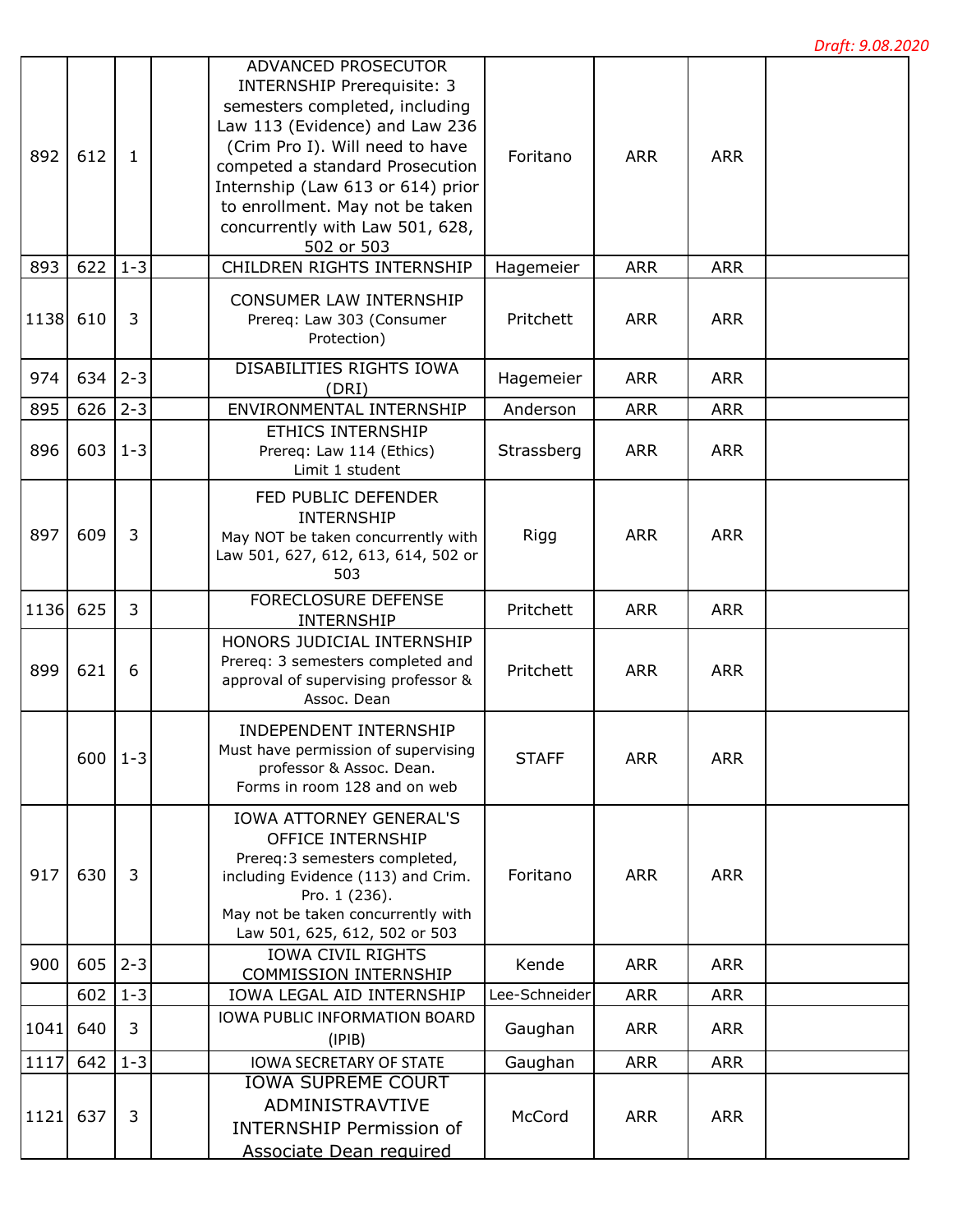| 901  | 624       | 3              | IOWA WORKERS COMPENSATION<br><b>COMMISSIONER'S OFFICE</b><br><b>INTERNSHIP</b>                                                                                                                                                                    | Miller    | <b>ARR</b> | <b>ARR</b> |  |
|------|-----------|----------------|---------------------------------------------------------------------------------------------------------------------------------------------------------------------------------------------------------------------------------------------------|-----------|------------|------------|--|
| 902  | 623       | $1 - 3$        | JUDICAL INTERNSHIP<br>Prereq: 30 credit hrs and 2.3 CGPA<br>Seat Limit: 6 Students                                                                                                                                                                | Jurs      | <b>ARR</b> | <b>ARR</b> |  |
| 903  | 631       | $1 - 3$        | <b>JUVENILE COURT CLERK</b><br>INTERNSHIP                                                                                                                                                                                                         | Charlow   | <b>ARR</b> | <b>ARR</b> |  |
| 904  | 632       | $1 - 3$        | <b>JUVENILE LAW APPELLATE</b><br><b>INTERNSHIP</b>                                                                                                                                                                                                | Charlow   | <b>ARR</b> | <b>ARR</b> |  |
| 905  | 620       | 3              | <b>JUVENILE LAW INTERNSHIP</b><br>Prerequisites: Law 280 (Children<br>& the Law), Law 050 (Trial<br>Advocacy)                                                                                                                                     | Charlow   | <b>ARR</b> | <b>ARR</b> |  |
| 1142 | 643       | $2 - 3$        | KIDS FIRST INTERNSHIP                                                                                                                                                                                                                             | Hagemeier | <b>ARR</b> | <b>ARR</b> |  |
| 906  | 627       | $\overline{2}$ | <b>LEGISLATIVE INTERNSHIP</b><br>Prerequisite: Law 233<br>(Legislation)                                                                                                                                                                           | Smith     | <b>ARR</b> | <b>ARR</b> |  |
| 908  | 616       | $2 - 3$        | LEGISLATIVE PRACTICE<br>INTERNSHIP Prerequisite: Law 233<br>(Legislation)                                                                                                                                                                         | Smith     | <b>ARR</b> | <b>ARR</b> |  |
| 909  | 614       | 3              | POLK COUNTY PROSECUTOR<br>INTERNSHIP Prerequisite: 45 hrs.<br>completed including Law 113<br>(Evidence) & Law 236 (Crim Pro<br>I)**Trial Ad is recommended**                                                                                      | Foritano  | <b>ARR</b> | <b>ARR</b> |  |
| 911  | 613       | $\mathbf 1$    | PROSECUTOR INTERNSHIP<br>Dallas, Story, Warren Counties<br>only Prerequisite: 45 hrs.<br>completed including Law 113<br>(Evidence) & Law 236 (Crim Pro<br>I)**Trial Ad is recommened**                                                            | Foritano  | <b>ARR</b> | <b>ARR</b> |  |
| 1085 | 601       | $\overline{2}$ | <b>SECURITIES LAW INTERNSHIP</b><br>Permission of Instructor required                                                                                                                                                                             | M. Doré   | <b>ARR</b> | <b>ARR</b> |  |
| 1009 | 639       | 3              | <b>STATE PUBLIC DEFENDER</b><br>INTERNSHIP                                                                                                                                                                                                        | Rigg      | <b>ARR</b> | <b>ARR</b> |  |
| 1010 | 638       | 3              | STATE PUBLIC DEFENDER<br>APPELLATE INTERNSHIP                                                                                                                                                                                                     | Rigg      | <b>ARR</b> | <b>ARR</b> |  |
| 1119 | 644       | $\overline{2}$ | STATE PUBLIC DEFENDER<br>WRONGFUL CONVICTION<br><b>INTERNSHIP</b>                                                                                                                                                                                 | Rigg      | <b>ARR</b> | <b>ARR</b> |  |
|      | 1120 644A | $\overline{2}$ | <b>STATE PUBLIC DEFENDER</b><br>WRONGFUL CONVICTION<br>INTERNSHIP                                                                                                                                                                                 | Rigg      | <b>ARR</b> | <b>ARR</b> |  |
| 912  | 628       | 3              | <b>US ATTORNEY'S OFFICE</b><br>INTERNSHIP Prerequisites: Law<br>113 (Evidence) and Law 236 (Crim<br>Pro I). Law 050 (Trial Ad is preferred<br>but not required) May not be taken<br>concurrently with 622, 612, 613, 501,<br>502, 503, 511 or 512 | Foritano  | <b>ARR</b> | <b>ARR</b> |  |